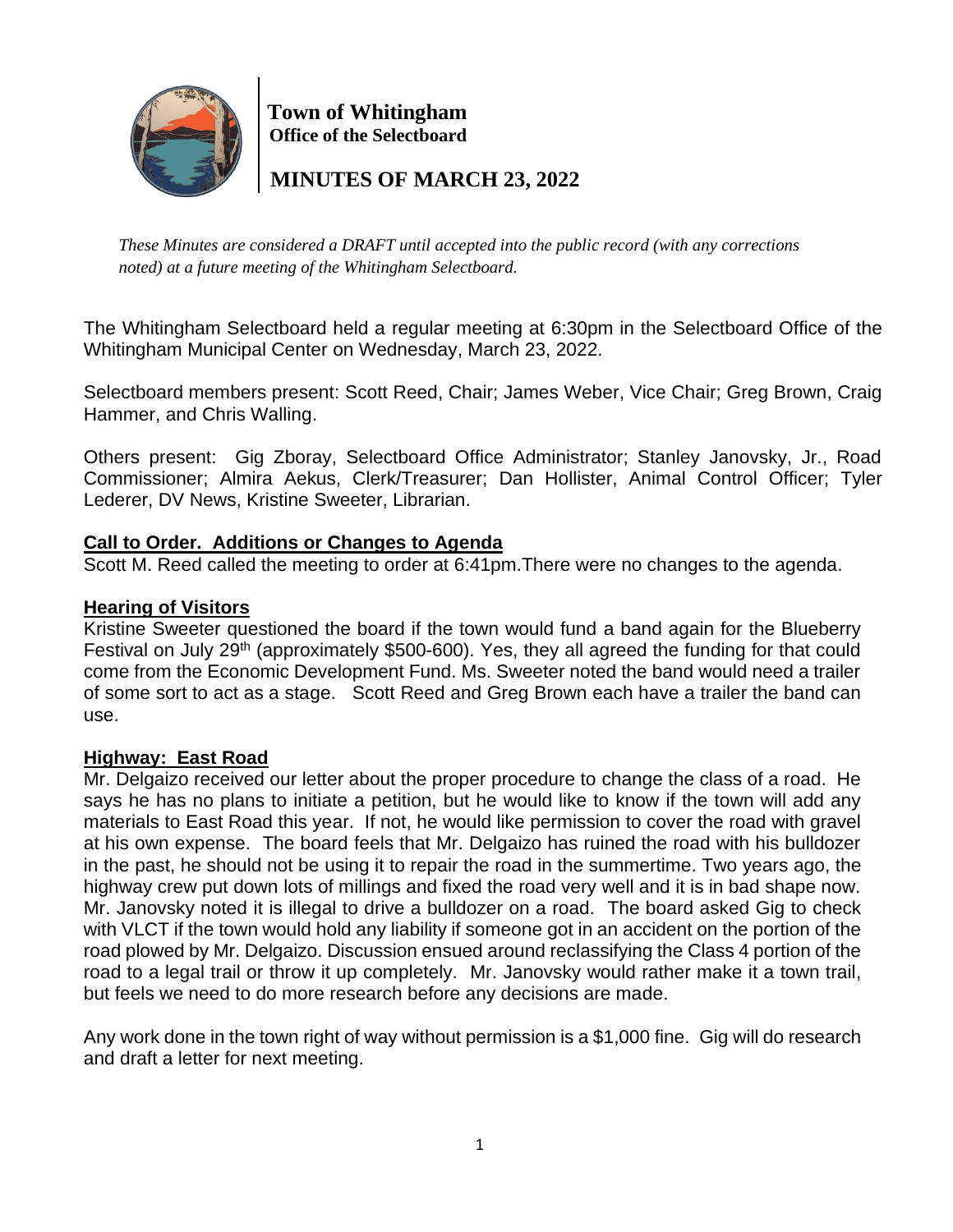## **Sewer**

Update from pre-bid conference A pre-bid meeting was held March  $17<sup>th</sup>$ , we had three interested companies. The bid addendum will be re-written to make a clear winner of the bidding process. We clarified that our main goal is to get the Whitingham Aqua Aerobics unit as the temporary treatment for Jacksonville. There was also discussion around the fact that the project will be put on hold almost immediately to allow time to order the equipment without eating up the project clock.

Ratify bid opening date change The interested companies suggested we extend the bid opening date from March 31<sup>st</sup> to April 14<sup>th</sup>. A motion was made by Greg Brown to ratify the **changing of the bid opening date to April 14th, 2022, seconded by James Weber, all in favor.**

Discuss Northern Borders grant we were provided some information about the Northern Borders grant, Gig has asked WRC to help us with the application and has a meeting scheduled for Friday. A letter of interest is due April 22, 2022, Gig intends to have a letter ready for the April 6<sup>th</sup> meeting.

Whitingham bank erosion during the pre-bid conference it was discovered that the bank behind the Whitingham plant has eroded leaving the manhole fully exposed. It seems to need the trees cut to prevent the weight of them from forcing them to slide down the bank. Fill needs to be installed to prevent further erosion. Mr. Brown and Mr. Hammer met with a tree company to get a price on removing the trees from the bank. He was uncomfortable removing the trees closest to the manhole until the erosion problem is corrected. We need to get the manhole stabilized. Mr. Hammer feels it is important to leave the stumps there to help stabilize the bank. As far as permitting goes, after contacting Shorelands Protection, it seems as though the permit in place for the big project will cover this new problem.

Gig will call Josh Carvajal to see if he could meet with board members to suggest a proper fix.

Gig will ask Jeff Nugent at WRC if they could find us a grant for bank stabilization.

Mr. Weber is concerned that this new problem could be an \$80,000 expense which was not included in the current sewer budget or the project budget.

Mr. Hammer will meet with a second tree company and ask them both for written quote/estimate.

Gig will research if there is a FEMA Hazard Mitigation grant we can apply for.

#### **Emergency Management**

Review and sign annual Delegation of Authority letter At the March 9<sup>th</sup> meeting Gig Zboray was reappointed Emergency Management Director (EMD). A required document in the Local Emergency Management Plan (LEMP) is a letter delegating authority to the EMD. The board reviewed and signed the annual Delegation of Authority letter to be included in the LEMP. **A motion was made by Greg Brown to sign the 2022 delegation of authority letter, seconded by James Weber, all in favor.**